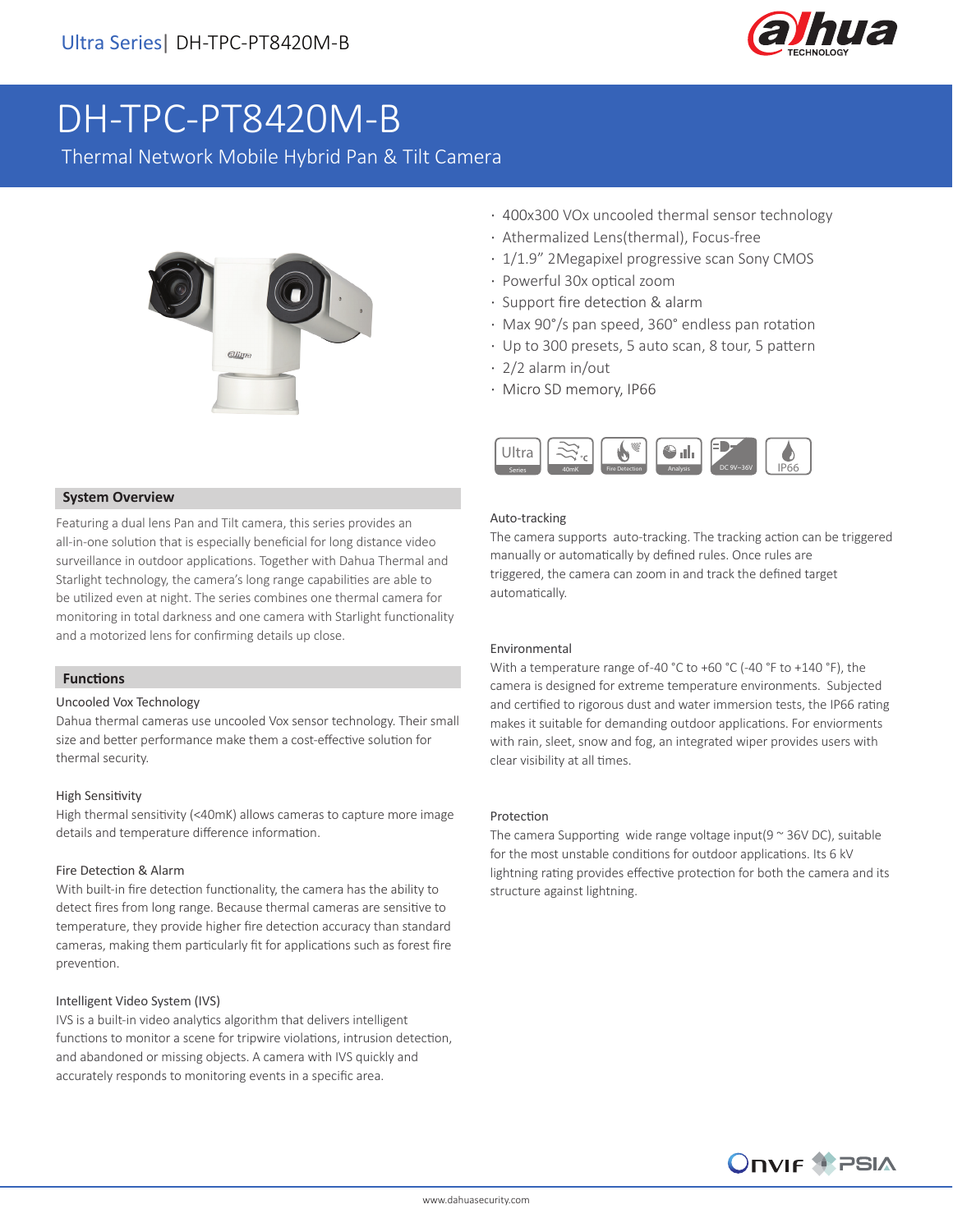# Ultra Series| DH-TPC-PT8420M-B



### **Technical Specification**

| Thermal Camera                                  |                                                                                            |                              |  |
|-------------------------------------------------|--------------------------------------------------------------------------------------------|------------------------------|--|
| Image Sensor                                    | Uncooled VOx Microbolometer                                                                |                              |  |
| <b>Effective Pixels</b>                         | 400(H)x300(V)                                                                              |                              |  |
| Pixel Size                                      | 17um                                                                                       |                              |  |
| Thermal Sensitivity(NETD)                       | <40mK@f/1.0                                                                                |                              |  |
| <b>Spectral Range</b>                           | $7^{\sim}$ 14um                                                                            |                              |  |
| Image Setting                                   | Brightness/Sharpness/ROI/AGC/FFC/3D DNR                                                    |                              |  |
| <b>Color Palettes</b>                           | 14(Whitehot/Blackhot/Ironrow/Icefire/<br>Fusion/Rainbow/Globow/Iconbow1/<br>lconbow2 .etc) |                              |  |
| Thermal Lens                                    |                                                                                            |                              |  |
| Lens Type                                       | Fixed                                                                                      |                              |  |
| <b>Focus Control</b>                            | Athermalized, Focus-free                                                                   |                              |  |
| Focal Length                                    | 19 <sub>mm</sub>                                                                           | 25mm                         |  |
| Angle of View                                   | H:20.4°, V:15.3°                                                                           | H:15.5°, V:11.6°             |  |
| Effective Distance(1)<br>Man(1.8m*0.5m)         | D(2):640m<br>R(3): 160m<br>$(4)$ : 80m                                                     | D:1000m<br>R:250m<br>1:125m  |  |
| <b>Effective Distance</b><br>Vehicle(2.3m*2.3m) | D:2000m<br>R:500m<br>l:250m                                                                | D:3000m<br>R: 720m<br>l:360m |  |
| Visible Camera                                  |                                                                                            |                              |  |
| Image Sensor                                    | 1/1.9" Sony CMOS                                                                           |                              |  |
| <b>Effective Pixels</b>                         | 1944(H)x1092(V)                                                                            |                              |  |
| <b>Electronic Shutter Speed</b>                 | $1/1 \sim 1/30,000s$                                                                       |                              |  |
| Min. Illumination                               | 0.001Lux@F1.5(Color), 0.0001Lux@F1.5(B/W)                                                  |                              |  |
| S/N Ratio                                       | More than 55dB                                                                             |                              |  |
| IR Distance                                     | 150m (492ft)                                                                               |                              |  |
| IR On/Off Control                               | Auto / Manual                                                                              |                              |  |
| IR LEDS                                         | 4                                                                                          |                              |  |
| Visible Lens                                    |                                                                                            |                              |  |
| Focal Length                                    | $6^\sim 180$ mm                                                                            |                              |  |
| Max Aperture                                    | $F1.5 \sim F4.3$                                                                           |                              |  |
| Angle of View                                   | $H: 59^{\circ} \approx 2.4^{\circ}$                                                        |                              |  |
| Optical Zoom                                    | 30x                                                                                        |                              |  |
| <b>Focus Control</b>                            | Auto / Manual                                                                              |                              |  |
| Close Focus Distance                            | 100mm~ 1000mm (0.33ft~3.28ft)                                                              |                              |  |
| PTZ                                             |                                                                                            |                              |  |
| Pan/Tilt Range                                  | Pan: 0° ~ 360° endless; Tilt: -90° ~ 90°                                                   |                              |  |

| <b>Manual Control Speed</b>             | Pan: 0.1° ~60° /s; Tilt: 0.1° ~45° /s                                                                       |
|-----------------------------------------|-------------------------------------------------------------------------------------------------------------|
| Preset Speed                            | Pan: 0.1° ~90° /s ; Tilt: 0.1° ~60° /s                                                                      |
| Preset                                  | 300                                                                                                         |
| PTZ Mode                                | 5 Auto Scan, 8 Tour, 5 Pattern, Auto Pan                                                                    |
| Speed Setup                             | Human-oriented focal length/speed adaptation                                                                |
| Power Up Action                         | Auto restore to previous PTZ and lens status<br>after power failure                                         |
| <b>Idle Motion</b>                      | Activate Preset/ Scan/ Tour/ Pattern if there is no<br>command in the specified period                      |
| Protocol                                | DH-SD, Pelco-P/D (Auto recognition)                                                                         |
| Video                                   |                                                                                                             |
| Compression                             | H.264 / MJPEG                                                                                               |
| <b>Frame Rate</b>                       | Main Stream:<br>Thermal: 1280x1024(default) / 720P @1~25/30fps<br>Visible: 1080P(default) /720P @1~25/30fps |
|                                         | Sub Stream:<br>Thermal: 640x512(default) / 320x256 @1~25/30fps<br>Visible: CIF(default) / D1 @1~25/30fps    |
| <b>Bit Rate Control</b>                 | CBR / VBR                                                                                                   |
| <b>Bit Rate</b>                         | H.264: 640 ~8192Kbps                                                                                        |
| Day/Night                               | Auto(ICR) / Color / B/W                                                                                     |
| <b>BLC Mode</b>                         | BLC / HLC / WDR                                                                                             |
| White Balance                           | Auto / ATW / Indoor / Outdoor / Manual                                                                      |
| Noise Reduction                         | 3D DNR                                                                                                      |
| <b>Motion Detetion</b>                  | Off / On (4 zone, Rectangle)                                                                                |
| Region of Interest                      | Off / On (4 zone)                                                                                           |
| Electronic Image Stabilization<br>(EIS) | ΝA                                                                                                          |
| Defog                                   | Off / On                                                                                                    |
| Digital Zoom                            | 4x(19 levels)                                                                                               |
| Flip                                    | $180^\circ$                                                                                                 |
| Mirror                                  | Off / On                                                                                                    |
| <b>Privacy Masking</b>                  | Off / On (4 area, Rectangle)                                                                                |
| Audio                                   |                                                                                                             |
| Compression                             | G.711A / G.711Mu / AAC                                                                                      |
| Intelligence                            |                                                                                                             |
| <b>IVS</b>                              | Tripwire, Intrusion, Object Abandoned/Missing                                                               |
| <b>Advanced Intelligent Functions</b>   | Fire detection & alarm                                                                                      |
| <b>Tracking Trigger Mode</b>            | <b>ΝΑ</b>                                                                                                   |
| <b>Tracking Trigger Event</b>           | <b>ΝΑ</b>                                                                                                   |